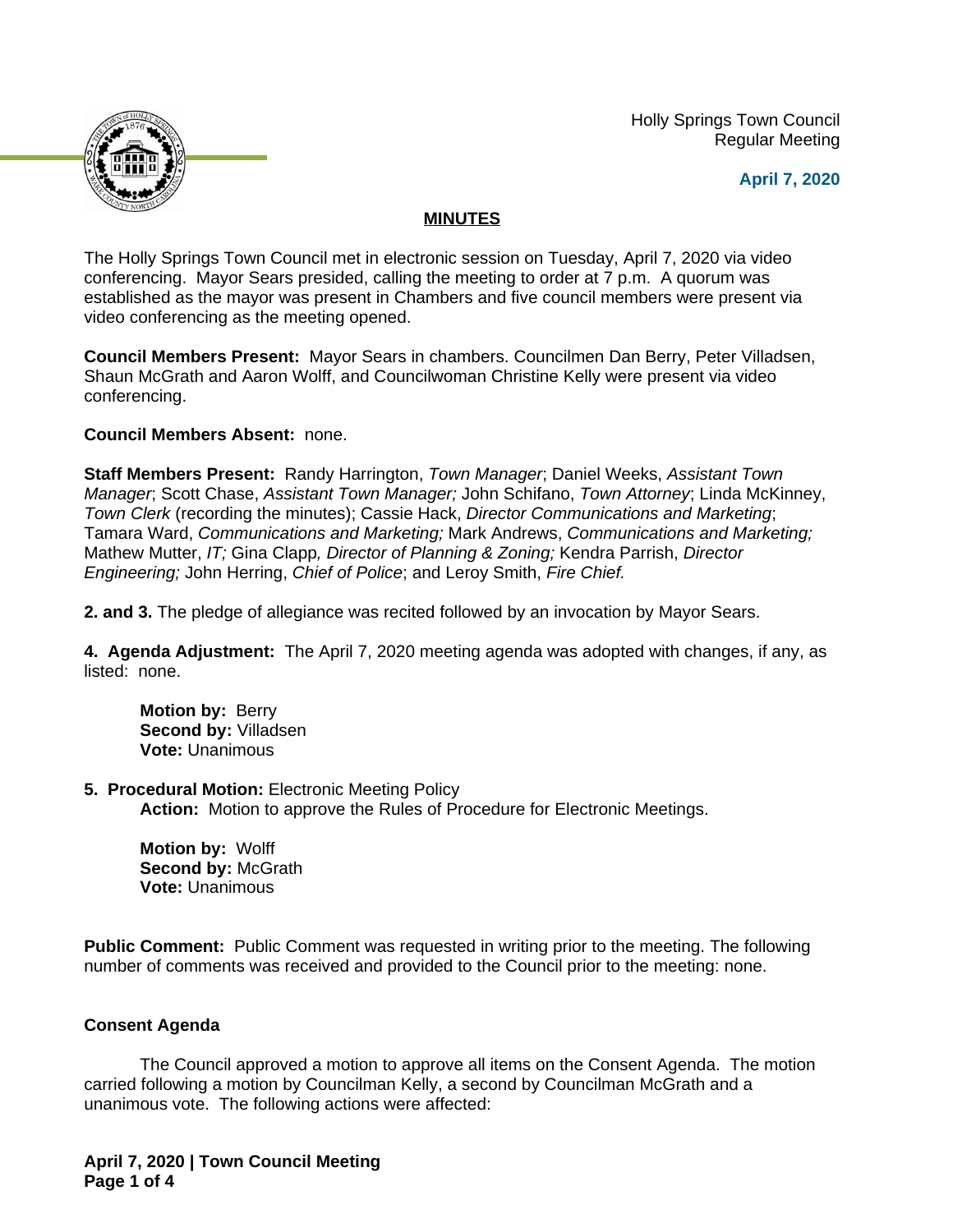6. Minutes – The Council approved minutes of the Council business meeting held March 3, 2020, the community meeting held March 9, 2020, the Council workshop held March 10, 2020 and the emergency Council meeting held March 13, 2020.

7. Monthly Administrative Budget Amendment Report - The Council received a report of monthly administrative budget amendments approved by the Town Manager. *A copy of the budget amendment report is attached to these minutes.*

8. Affordability and Financial Policies Analyses – The Council awarded a contract to DEC Associates Inc. in the amount of \$45,000 plus out of pocket expenses for development of financial management policies and affordability analyses.

9. Annual Independent Audit Contract - The Council approved a contract with Elliott Davis, PLLC in the amount of \$36,950, to perform the annual financial audit for year ending June 30, 2020.

10. Water Disconnection Suspension – The Council retroactively authorized the Finance Director to suspend water disconnections for delinquent accounts during the COVID-19 state of emergency period not covered by Governor Roy Cooper's Executive Order No. 124 (March 13-31, 2020).

11. Bass Lake Channel Improvements (18-013) Change Order 1 – The Council approved Change Order #1 for Bass Lake Channel Improvements (18-013).

## **NEW BUSINESS**

## **12. Utley Creek Greenway (TOHS Eng. Pro, 14-021)**

Aaron Levitt, Engineering, said that the Utley Creek Greenway will provide a 3,133 linear feet greenway link from West Ballentine Road to the Morgan Park Greenway. The requested budget amendment is for legal costs, right-of-way (ROW) acquisition, and construction costs. Once completed, sidewalk/greenway connectivity will exist form the Village District to residential and commercial areas west of NC 55. Mr. Levitt explained that the project will be reimbursed at 80% of estimate from CMAQ and could receive a 50% reimbursement of overages from CMAQ to reimburse the Parks & Recreation Reserves account. Construction is anticipated to begin in the fall of 2020 with completion in early 2021.

**Action:** Motion to approve budget amendment to Parks & Recreation Utley Creek Greenway Project Account for a total of \$1,314,520 from Parks & Recreation Reserves with \$520,000 of this total to be reimbursed from NCDOT Congestion mitigation and Air Quality (CMAQ) Grant.

**Motion by:** Kelly **Second by: Berry Vote:** Unanimous

#### **13. Fiscal Year 2020-2021 Strategic Plan Update**

Randy Harrington, Town Manager, said that the strategic plan is the road map to move the Town forward. He outlined the uses of the Strategic Plan as a tool for Council. He highlighted the core components of the plan and presented the progress the Town has made on goals and initiatives from FY 219-20 and the updates the Council and Mayor had worked on at their February retreat. He then presented the updated Strategic Plan for Fiscal Year 2020-2021.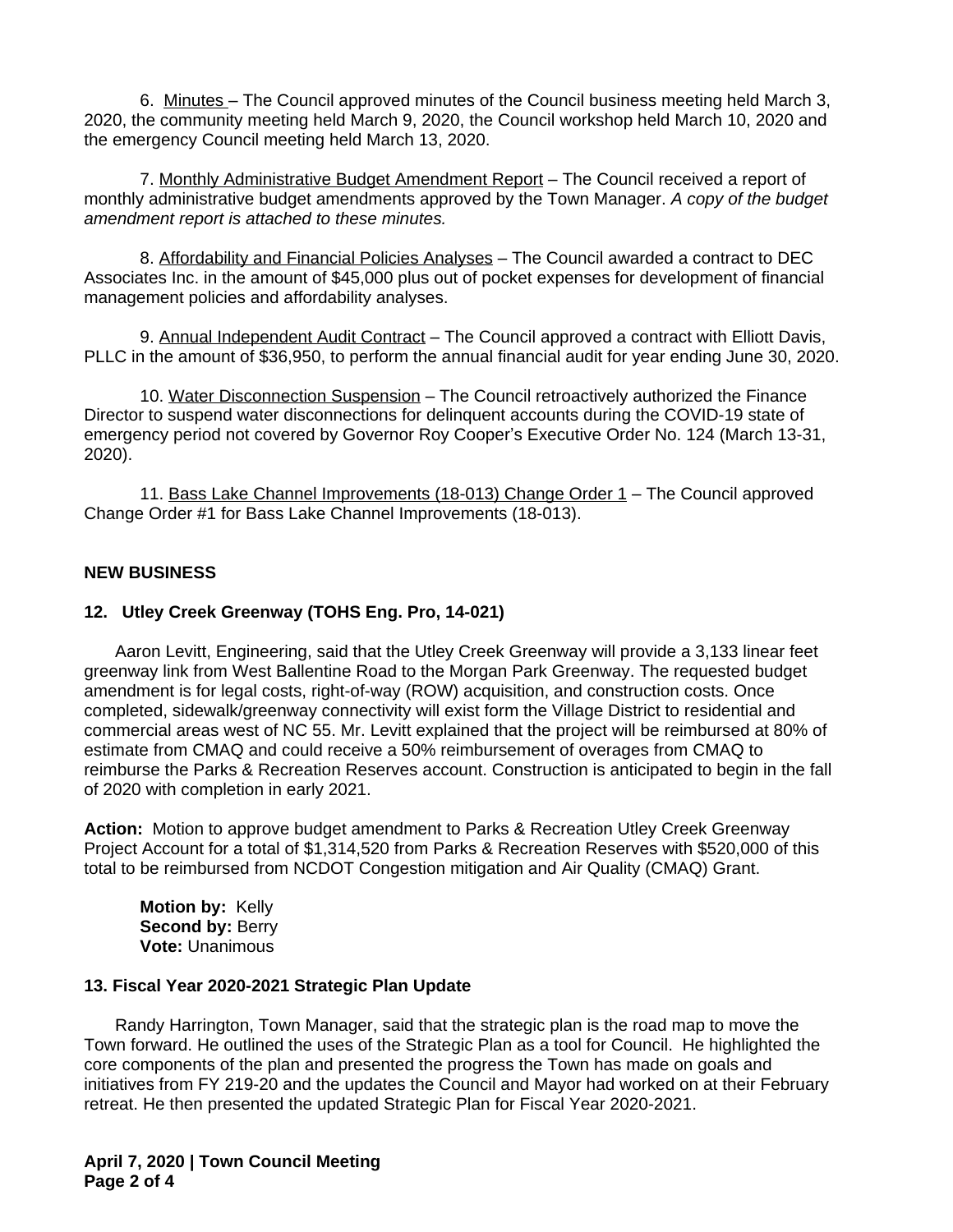**Action:** Motion to approve the Fiscal Year 2020-2021 Strategic Plan, outlining the Town's vision, priority areas, goals, and initiatives that are designed to meet the current service needs of the community and prepare for the future.

**Motion by:** Villadsen **Second by:** Wolff **Vote:** Unanimous

## **UNFINISHED BUSINESS**

#### **14. United Community Bank Development Plan Extension**

Sean Ryan, Planning & Zoning, said that a request was received for an extension for United Community Bank Development Plan 17-DP-16-A01 and 17-SEU-06, from February 28, 2020 to July 28, 2020. This is the first extension requested. Under the UDO in place at the time of plan submittal, they may receive four six-month extensions, at the discretion of Council. Mr. Ryan showed the approved site plan, as well as the unauthorized tree removal that took place in September 2017.

 **Action:** Motion to grant the first, of an allowable four, six-month extension for 17-DP-16-A01 and 17-SUE-06 for Untied Community Bank to extend the expiration date from February 28, 2020 to July 28, 2020 as requested by M. Durwood Stephenson.

**Motion by:** Wolff Second by: Berry **Vote:** Yay: Berry, Villadsen, Wolff, McGrath Nay: Kelly The motion passed.

## **OTHER BUSINESS**

## **MANAGER'S REPORT**

Randy Harrington, Town Manager, said he had five items to update the Council.

1. Regarding COVID-19, he thanked the Mayor and Council for their leadership during this time, and thanked the community for the many sacrifices that are being made to help stop the spread of the virus. He said the Town has added a lot of information on the web page regarding the Town's response, with links to other state, county, and national resources. He said that there is a wealth of information for local and small businesses there also. He encourages everyone to visit the web site, or, if they have questions and no internet access, to call the Town. He said that Public Works and all town operations are continuing to serve the community. He recognized those who are working from home and those who come in, particularly police, fire and public works. He said that residents are doing lots of yard work during their time at home, and asked that they keep grass clipping separate from other yard waste so that it can be picked up more quickly.

2. Tomorrow between 10 and 11 Duke Energy will be testing the sirens at the Power Plant. This is just a test.

3. He said he is proud of the community's response to the 2020 Census. Holly Springs has the highest percentage of responses in Wake County.

4. He said that Youth Athletics had been paused until April  $12<sup>th</sup>$ , but that tomorrow additional information on those programs would be released, so please watch for that information.

5. He thanked the IT Director and the Town Clerk for setting up this electronic meeting.

**April 7, 2020 | Town Council Meeting Page 3 of 4**